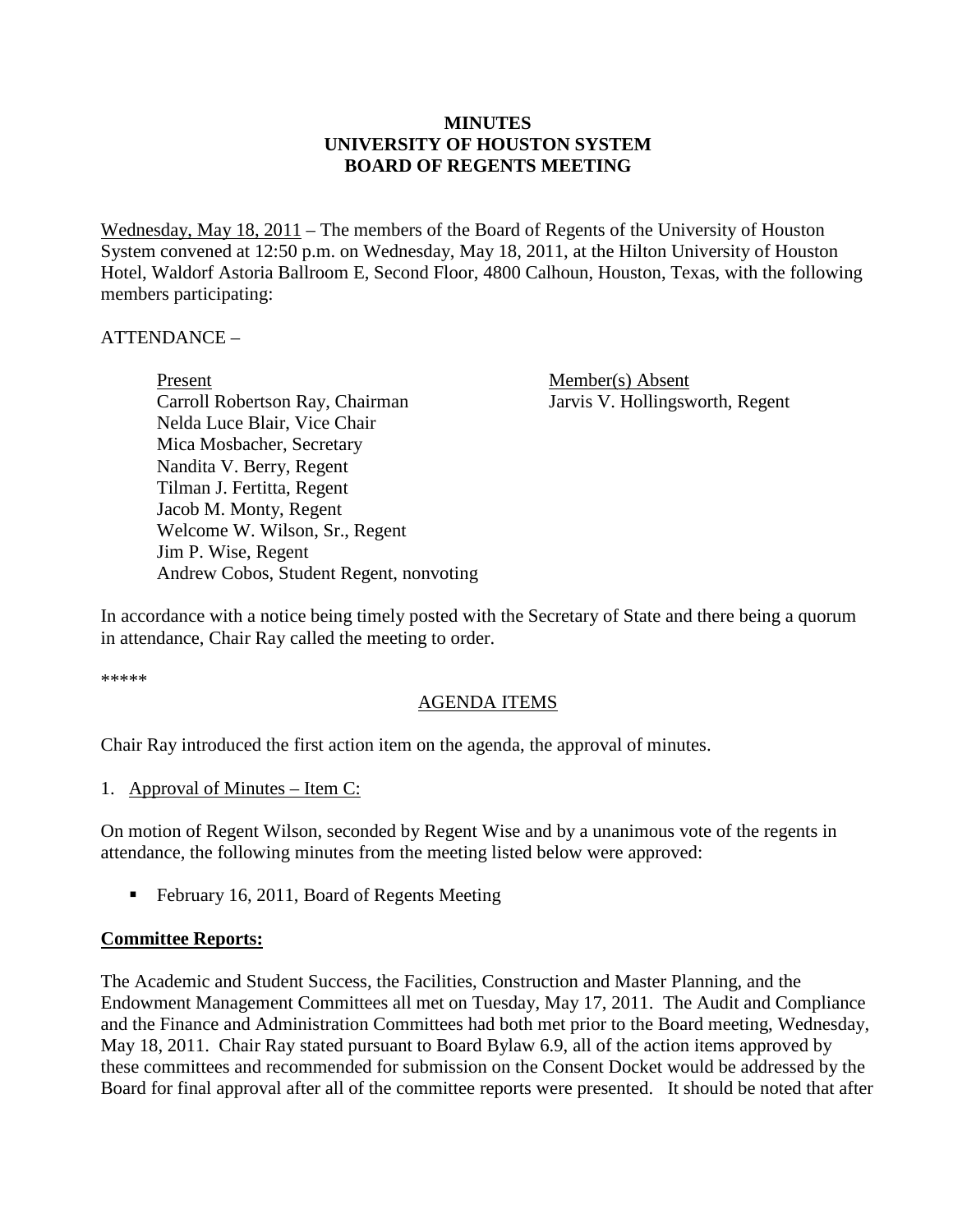the Board had heard all of the committee reports, any regent may have requested an item be removed from the Consent docket and individually considered.

Chair Ray announced that the first committee report would be given by the Chair of the Academic and Student Success Committee, Regent Nelda Luce Blair.

## **Academic and Student Success Committee Report – May 17, 2011**

Regent Blair stated the Academic and Student Success Committee met on Tuesday, May 18, 2011 and had unanimously approved the following items for submission on the Consent Docket for final Board approval:

- 1. Approval of Promotion in Academic Rank University of Houston System;
- 2. Approval of Faculty Emeriti Appointments University of Houston System;
- 3. Approval of Appointment of VC/VP for Research and Technology Transfer University of Houston System;
- 4. Expansion of System Access at the following University of Houston System Sites:
	- (a) University of Houston System at Sugar Land;
	- (b) University of Houston at the Northwest Site;
	- (c) University of Houston-Downtown at the Northwest Site;
	- (d) University of Houston's Participation in Harlingen Multi-Institutional Teaching Center; and
	- (e) University of Houston-Clear Lake at the University of Houston System at Cinco Ranch;
- 5. Authorization for renewal application for University of Houston Charter School University of **Houston**

The next committee report was addressed by the Chair of the Facilities, Construction and Master Planning Committee, Regent Tilman J. Fertitta.

### **Facilities, Construction and Master Planning Committee Report– May 17, 2011**

Regent Feritta stated the Facilities, Construction and Master Planning Committee met on Tuesday, May 17, 2011 and had unanimously approved the following items for submission on the Consent Docket for final Board approval:

- 1. Approval of scope and site for Cougar Village Phase II Residence Hall at the University of Houston;
- 2. Approval of scope and site for a new Sophomore Residence Hall complex to replace the existing Cougar Place Facility at the University of Houston;
- 3. Approval of scope and site of a Sophomore Housing Project at the University of Houston-Victoria;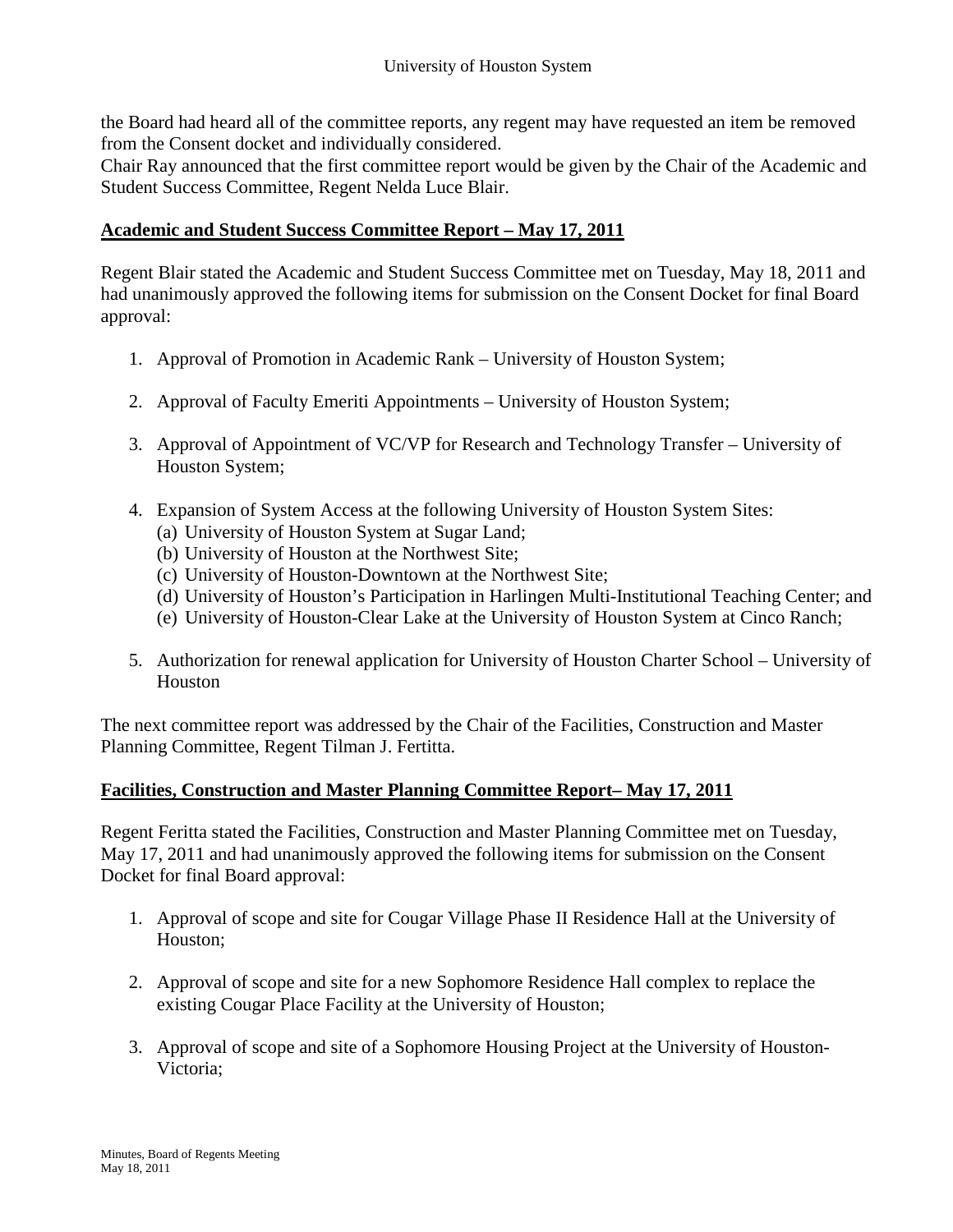- 4. Approval is requested to amend the University of Houston-Victoria Residence Hall Plan to include additional properties – University of Houston-Victoria;
- 5. Approval of amended scope and location for the UH University Center Expansion/ Renovation – University of Houston;
- 6. Approval of scope for Energy Research Park Building One Renovation at the University of Houston;
- 7. Approval is requested to delegate authority to the Chancellor to convey a 375 square foot easement to the City of Houston – University of Houston; and
- 8. Approval is requested to delegate authority to the Chancellor to convey a water meter access easement to the City of Houston – University of Houston.

The following committee report was presented by the Vice Chair of the Endowment Management Committee, Jim P. Wise. The Chair of the Endowment Management Committee, Regent Jarvis V. Hollingsworth was unable to attend the meeting.

# **Endowment Management Committee Report – May 17, 2011**

Regent Jim P. Wise stated the Endowment Management Committee met on Tuesday, May 17, 2011 and reported there no action items were forwarded from the committee for submission on the Consent Docket requiring final Board approval at the Board meeting. Regent Wise noted that one item addressed at the meeting was a presentation of the Cougar Investment Fund, which is a studentmanaged fund and only one of four in the country. Outstanding graduate-level students manage this fund and three of the students who are currently involved with the fund gave a summary of their experiences and how their experiences have influenced career changes for many of them.

The next committee report was also presented by Regent Jim P. Wise who is Chair of the Finance and Administration Committee.

### **Finance and Administration Committee Report – May 18, 2011**

Regent Jim P. Wise stated that the Finance and Administration Committee met on Wednesday, May 18, 2011 and approved the following items for submission on the Consent Docket for final Board approval at the meeting:

- 1. Approval is requested to delegate authority to the Chancellor to negotiate and execute contracts up to \$50 million for design and construction of the University of Houston Cougar Village Phase II Residence Hall – University of Houston;
- 2. Approval is requested to delegate authority to the Chancellor to negotiate and execute contracts up to \$9.3 million for design and construction of the University of Houston West Dining Hall – University of Houston;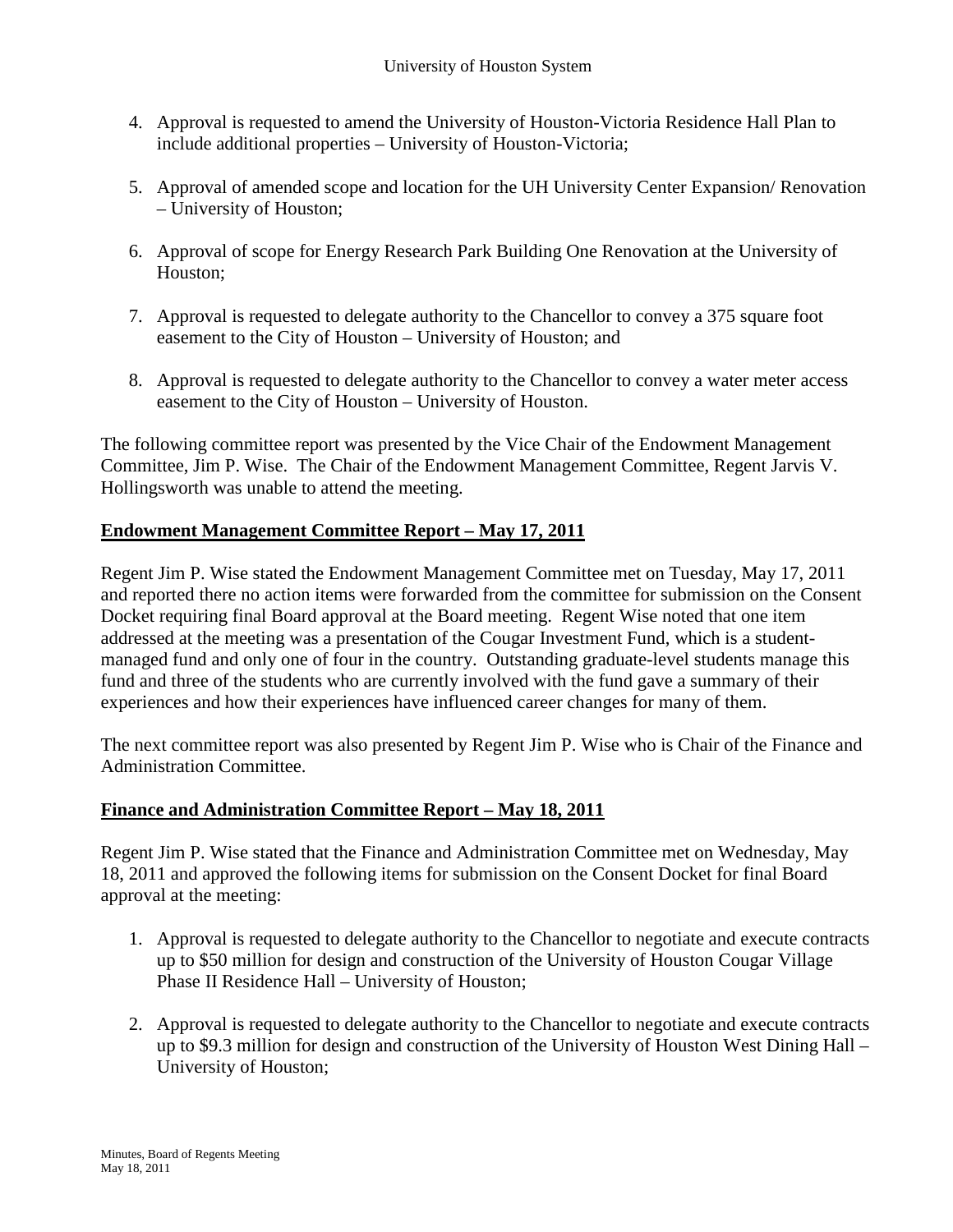- 3. Approval is requested to delegate authority to the Chancellor to negotiate and execute contracts up to \$7.5 million for design and renovation of the Energy Research Park Building One at the University of Houston;
- 4. Approval is requested to delegate authority to the Chancellor to negotiate and execute extension to the contract in excess of \$1.0 million with Today's Business Solutions for providing office supplies to the University of Houston; and
- 5. Approval is requested to delegate authority to the Chancellor to negotiate and execute contracts for purchase of property adjacent to the University of Houston-Victoria campus, needed for future campus expansion – University of Houston-Victoria.

The final committee report was given by the Chair of the Audit and Compliance Committee, Regent Nandita V. Berry.

# **Audit and Compliance Committee Report – May 18, 2011**

Regent Berry noted that the Audit and Compliance Committee met on Wednesday, May 18, 2011, and there were no action items forwarded for submission on the Consent Docket which required final Board approval at the meeting.

At the conclusion of the Committee Reports given, Chair Ray asked if there were any items from these reports requiring further discussion. The regents had no items requesting further review.

Chair Ray then called for a motion to approve the Consent Docket agenda items as presented.

On motion of Regent Nelda Luce Blair, seconded by Regent Jim P. Wise, and by a unanimous vote of the regents in attendance, all items in the Consent Docket were approved by the Board.

### **Board of Regents Items:**

Before the first Board item was presented, Chair Ray made the following remarks to be noted in the minutes concerning the subject of the item, Student Regent, Andrew J. Cobos:

- As Chair of the Board, Regent Ray expressed her gratitude and admiration for Regent Cobos and his service to the Board of Regents and the University of Houston System;
- Regent Cobos has been a fantastic regent; always here and always prepared;
- Regent Cobos asked good, insightful questions and meaningful discussions were created from his questions; and
- Regent Cobos has been a huge supporter of the University of Houston System in his appearances and his willingness to attend events.

Chair Ray asked Regent Welcome W. Wilson, Sr. to present the first item to the board:

1. Resolution in Appreciation of Student Regent Andrew J. Cobos on the completion of his term, University of Houston System – BOR-1

Regent Wilson presented Mr. Cobos with the Resolution in Appreciation for his service to the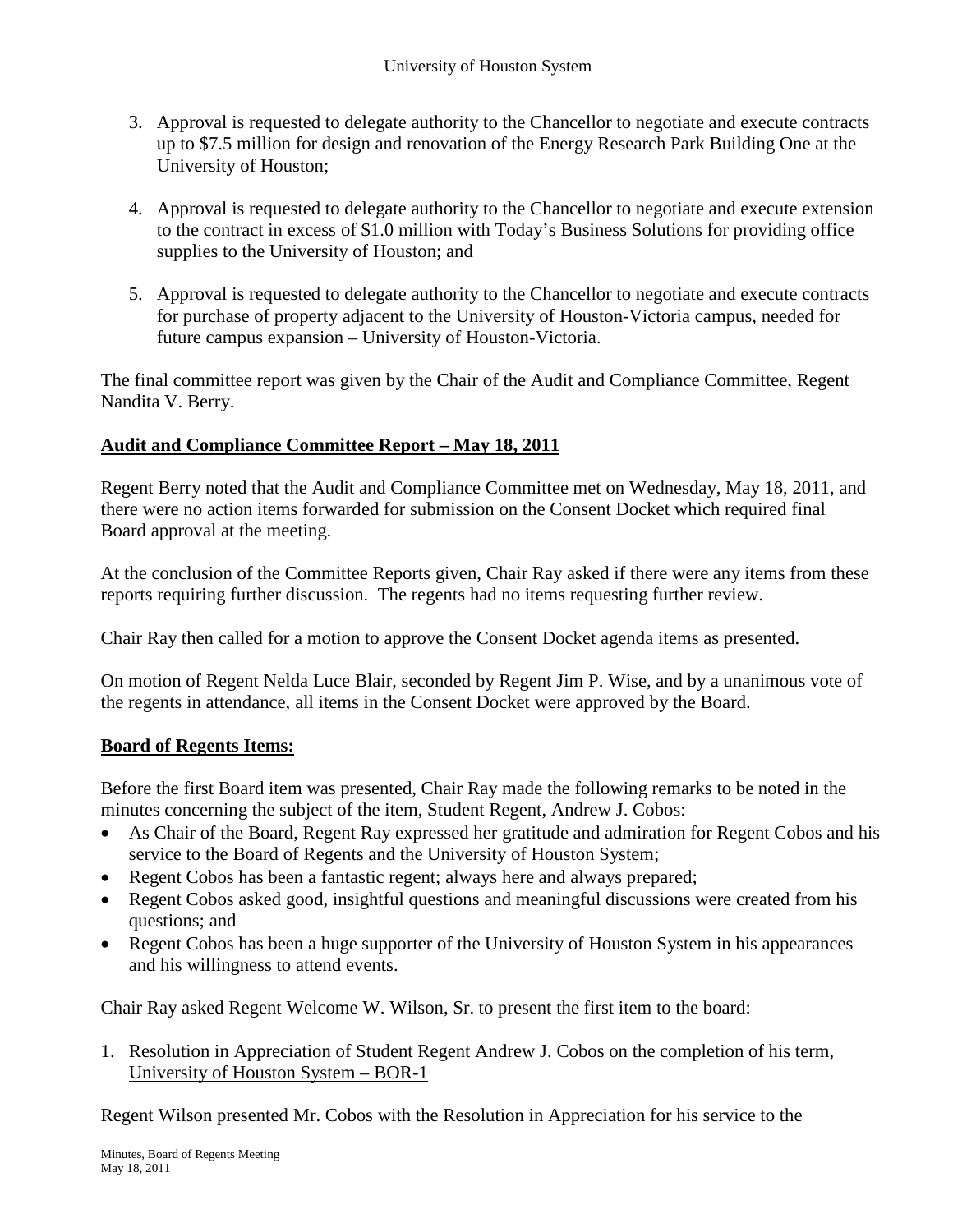University of Houston System and the Board of Regents. Below is a summary of his remarks:

- Appointed as the fifth student regent to the University of Houston System Board of Regents in June 2010 by Governor Rick Perry, serving with distinction until the end of his term, May 31, 2011;
- Fulfilled his duties with tremendous enthusiasm, commitment, and dedication, attending dozens of events with donors, alumni, legislators, and the university community, speaking on behalf of the University of Houston and its Tier One efforts before numerous community groups, and participating in many UH Political Action Committee events;
- Named the C.T. Bauer College of Business "Most Outstanding MBA Student" in 2011 and was the recipient of the UH Law Center "Barksdale Stevens Award" for graduating students in 2011;
- Authored a new "Student Regents Handbook;"
- Traveled as a member of the UH Moot Court and Advocates Negotiations Competition, graduated from the Discover Leadership Training program, tutored first-year students, and served as alumni relations editor for the Houston Journal of International Law;
- Graduating from the University of Houston in May 2011 with a Master of Business Administration degree and a Doctor of Jurisprudence degree – one of a few students able to complete this program in three years;
- Graduated from the U.S. Military Academy at West Point and served his nation with bravery and distinction in Iraq;
- As a member of the Board of Regents, he has raised the bar for all future student appointees to the Board of Regents; and
- His exemplary tenure has brought honor and distinction to the University of Houston System.

Regent Wilson also noted that Regent Cobos was recently honored by the Junior Chamber of Commerce of the City of Houston as one of the "Five Outstanding Young Men in Houston."

Student Regent Andrew Cobos thanked the Board for their kind remarks and stated he was honored to be a regent and having had the opportunity to work closely with the members of the Board, Chancellor Khator, the administration at all four of the University of Houston System institutions, and so many other individuals.

On motion from Regent Nandita V. Berry, seconded by Regent Nelda Luce Blair, and a unanimous vote of the regents in attendance, the Resolution in Appreciation for Student Regent Andrew J. Cobos was approved.

### **Information Items:**

1. Presentation by New Student Government Association President regarding the Priorities of the New Administration, University of Houston – BOR-2

Chair Ray called Mr. Michael Harding, President of the Student Government Association at the University of Houston to present this item to the board.

Mr. Michael Harding, as the new Student Government Association (SGA) President and student body representative, stated that he and Craig Premjee, Vice President of SGA, were elected because they wanted to provide a Tier One experience for a diverse student body. They plan to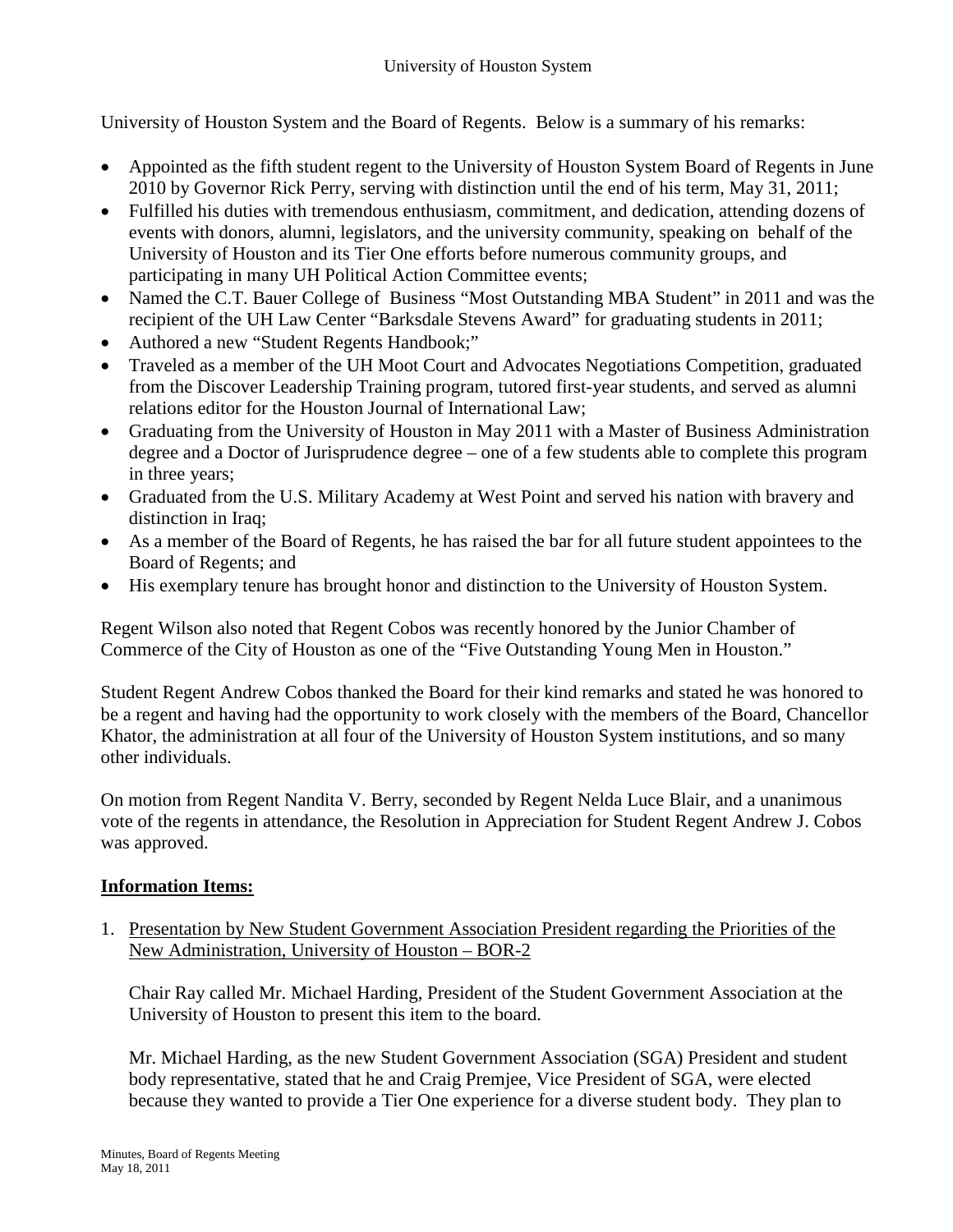do this by focusing on improving graduation and retention rates, as well as by improving the overall student experience here at the University of Houston. An executive agenda was distributed to the board which outlined the SGA's guiding principles and initiatives. Listed below are two initiatives Mr. Harding addressed:

- To bring free tutoring programs offered on campus to the various residence halls; hopefully to act as a selling point for living on campus, but more importantly, to help assist students achieving college success; and
- To upgrade some of the services offered on campus by utilizing instant messaging and skype chatting so they can effectively and efficiently communicate with students in a way that is familiar to them and is concurrent with the progression of today's technology.

A complete copy of Mr. Harding's presentation has been filed in the board office. This item was for information only and required no board action.

2. Presentation of Budget Reductions: General Principles and Impact – University of Houston, BOR-3

Dr. Carl Carlucci, Executive Vice Chancellor for Administration and Finance and Dr. John Antel, Senior Vice Chancellor for Academic Affairs and Provost, gave presentations of the University of Houston System universities' budget reductions to meet the anticipated reduction of the state's general revenue appropriations. Each of the UH System university's plan to adjust their FY2012 budget through increased efficiencies and productivity, reduction of positions, delays in faculty hiring, and increased revenue to cover the loss of appropriated funds was reviewed. Also in the presentation was a review of the general principles that guided the development of these plans, as well as the impact these reductions would have on each of the universities.

Dr. Carlucci emphasized that the information presented to the board were targets only that were developed for reduction plans based on the anticipated reductions in state revenues. State funding is based on a formula which calculates our funding from enrollment noted Dr. Carlucci. Below is a brief summary of Dr. Carlucci's remarks:

- The budget timeline for the FY2012 budget development beginning September 1, 2011 was outlined;
- The current status of the Appropriations Bill was addressed. The Senate proposed biennial vs. the House proposed biennial was discussed. The total UH System comparison is listed below for reference.

| Senate Proposed Biennial (\$ Millions) |                  |           |                  |              | House Proposed Biennial (\$ Millions) |                     |                 |   |  |
|----------------------------------------|------------------|-----------|------------------|--------------|---------------------------------------|---------------------|-----------------|---|--|
|                                        | Current          | Senate    |                  |              | Current                               | House               |                 |   |  |
|                                        | <b>FT10-FY11</b> | FY12-FY13 |                  | ---Change--- |                                       | FY10-FY11 FY12-FY13 | ---Change---    |   |  |
| General Revenue                        | Biennium         | Biennium  |                  | %            | <b>Biennium</b>                       | Biennium            |                 | % |  |
| Total UH System                        | \$499.1          | \$418.3   | $\$(80.9) -16\%$ |              | \$499.1                               | \$402.1             | $$(97.0) -19\%$ |   |  |

- There are also items the Texas Legislature may reduce, such as additional reductions in Texas Grants and our Group Insurance which may add to the above numbers.
- UH System-wide FY2012 Annual Budget Development Targets were addressed. Below is a breakdown for the UH System. A discussion followed.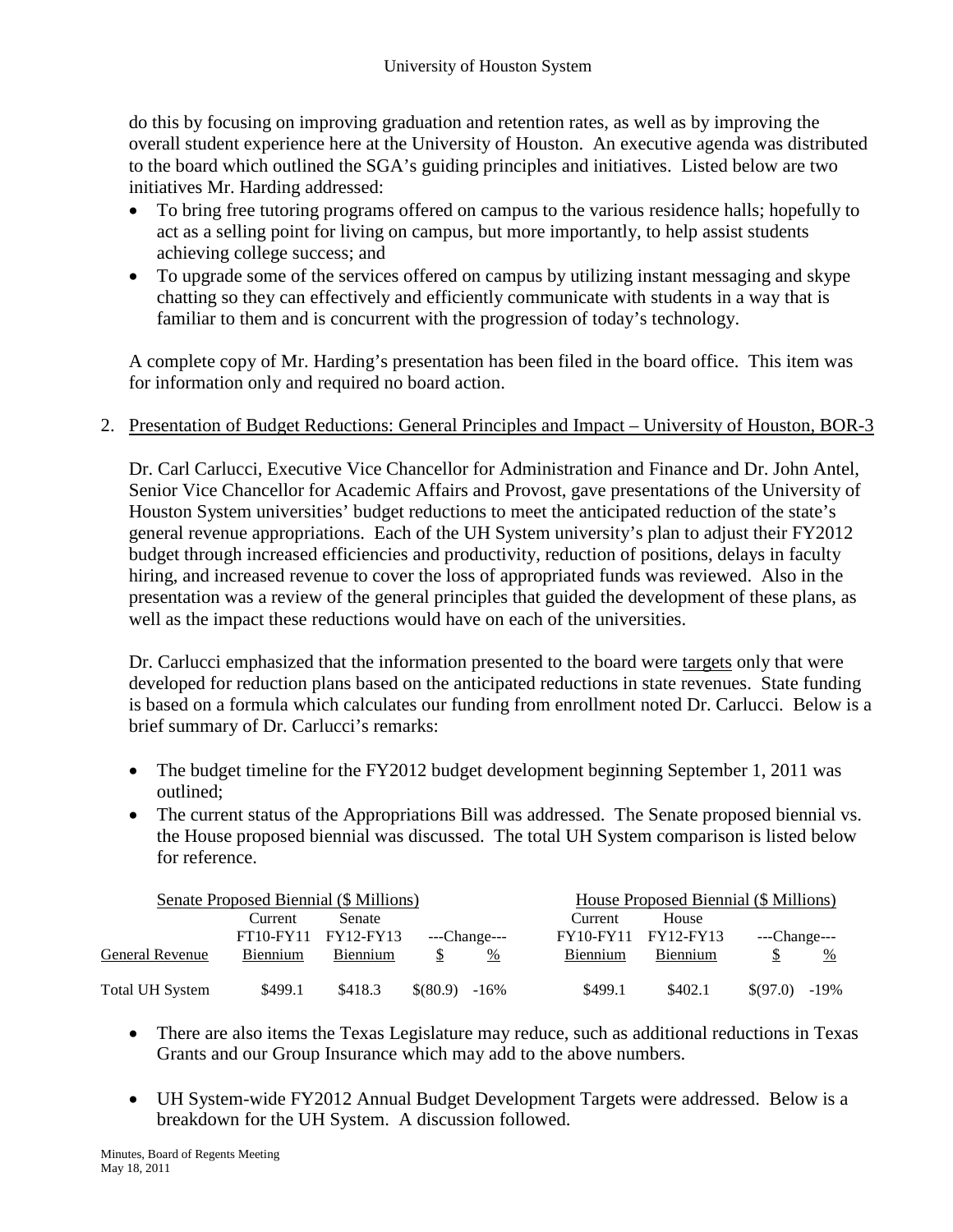|                                            | A                                  | B                                              | $\mathbf C$          | D                       | E                        | F                    | G              |  |
|--------------------------------------------|------------------------------------|------------------------------------------------|----------------------|-------------------------|--------------------------|----------------------|----------------|--|
|                                            | -Savings-------------------------- |                                                |                      |                         |                          |                      |                |  |
|                                            | Revenue                            | -----Workforce-----<br>------Productivity----- |                      |                         |                          |                      |                |  |
|                                            | Change                             | Efficiencies/                                  |                      |                         |                          | Savings              | <b>Base</b>    |  |
|                                            | Gain/Loss                          | Reductions                                     | Workloads            | <b>Slow Hiring</b>      | <b>RIFs</b>              | Subtotal             | <b>Total</b>   |  |
|                                            |                                    |                                                | $-$ \$<br>$\sim 100$ | <sup>\$</sup><br>$-$ \$ | $\overline{\phantom{a}}$ | \$<br>$\blacksquare$ | \$(46,474,961) |  |
| Colleges                                   | -                                  | 4,032,050                                      | 8,906,583            | 3,715,661               |                          | 3,946,061 20,600,355 | 20,600,355     |  |
| Administrative Divs.                       | 4,700,000                          | 4,881,341                                      | 1,800,000            | 1.358,000               |                          | 2,604,270 10,643,611 | 15,343,611     |  |
| Special Items                              | $\overline{\phantom{a}}$           | 2,757,286                                      | 179,000              |                         | 1,681,000                | 4,671,286            | 4,617,286      |  |
| Endowment Subsidy/<br>Debt Service Savings | ۰.                                 | 5,913,709                                      |                      |                         | -                        | 5,913,709            | 5,913,709      |  |
|                                            |                                    |                                                |                      |                         |                          |                      |                |  |

• UHS budget reduction strategies for FY2012 were discussed. Below is a listing of the items in their preferred order:

TOTAL  $\frac{\$ (41,774,961) \$ 17,584,386 \$ 10,885,583 \$ 5,073,661 \$ 8,231,331 \$ 41,774,961 \$}$ 

- (1) Operational efficiencies;
- (2) Enhance auxiliary revenue, reduce subsidies;
- (3) Consolidate units;
- (4) Increase productivity/workload;
- (5) Reshape workforce, delay hiring, and eliminate positions.

Each President from the UH System institutions addressed their respective FY2012 Annual Budget Development Targets and a dialogue with the board and each campus president followed their presentations.

Interim President of the University of Houston-Victoria, Dr. Don Smith discussed their budget development targets. Below is a copy of the breakdown for UH-Victoria:

|                                            | A                              | B                                                                   | C       | D                                                                         | E                            | F                                  | G                       |  |
|--------------------------------------------|--------------------------------|---------------------------------------------------------------------|---------|---------------------------------------------------------------------------|------------------------------|------------------------------------|-------------------------|--|
|                                            | Revenue<br>Change<br>Gain/Loss | ------Productivity-----<br>Efficiencies/<br>Workloads<br>Reductions |         | -Savings---------------------------<br>-----Workforce-----<br>Slow Hiring | <b>RIFs</b>                  | Savings<br>Subtotal                | FY2012<br>Base<br>Total |  |
| <b>State General Revenue</b>               | $$ (3,007,000)$ \ \$           |                                                                     | $-$ \$  | $\mathcal{S}$<br>- \$                                                     | $\qquad \qquad \blacksquare$ | -S<br>$\qquad \qquad \blacksquare$ | (3,007,000)<br>\$       |  |
| <b>Academic Divisions</b>                  |                                | 398,000                                                             | 312,000 | 280,000                                                                   | 198,000                      | 1,188.000                          | 1,188,000               |  |
| Administrative Divs.                       | 250,000                        | 722,000                                                             |         | 148,000                                                                   | 198,000                      | 1,068,000                          | 1,318,000               |  |
| Special Items                              |                                |                                                                     | 179,000 | -                                                                         | 81,000                       | 260,000                            | 260,000                 |  |
| Endowment Subsidy/<br>Debt Service Savings |                                | 241,000                                                             |         |                                                                           |                              | 241,000                            | 241,000                 |  |
| <b>TOTAL</b>                               | \$ (2,757,000)                 | \$1,361,000                                                         | 491,000 | 428,000 \$                                                                |                              | 477,000 \$2,757,000                | S                       |  |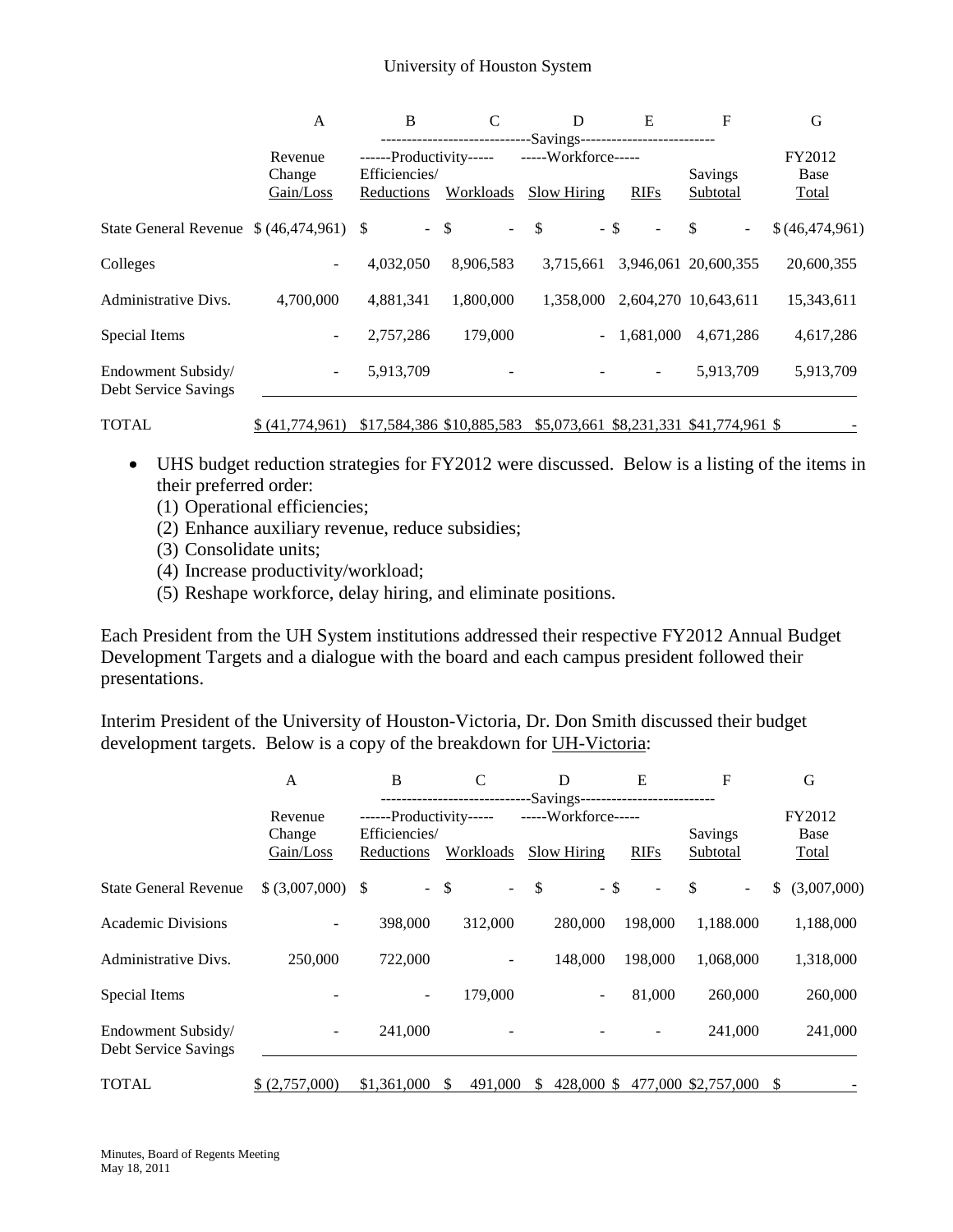A summary of President Smith's budget reductions for FY2012 for UHV are listed below:

- Eliminate/reduce travel, memberships, sponsorships, hospitality  $= $160,000;$
- Reduce departmental operating budgets  $= $960,000;$
- Reduction in debt service  $= $241,000$ :
- Increase class sizes, reduce summer teaching loads and compensation, increase use of adjuncts  $= $491,000;$
- Delay hiring six (6) new faculty and five (5) staff replacements  $= $428,000$ ; and
- Positions not filled, terminated, or only partially replaced  $= $477,000$ .

A discussion followed.

Dr. William Flores, President of the University of Houston-Downtown addressed their FY2012 annual budget development targets. Below is a chart detailing the targets for UH-Downtown.

|                                            | A                              | B                                                                          | C           | D                                                                                | E                        | F                               | G                              |  |
|--------------------------------------------|--------------------------------|----------------------------------------------------------------------------|-------------|----------------------------------------------------------------------------------|--------------------------|---------------------------------|--------------------------------|--|
|                                            | Revenue<br>Change<br>Gain/Loss | ------Productivity-----<br>Efficiencies/<br><b>Workloads</b><br>Reductions |             | -Savings---------------------------<br>-----Workforce-----<br><b>Slow Hiring</b> | <b>RIFs</b>              | Savings<br><b>Subtotal</b>      | FY2012<br>Base<br><b>Total</b> |  |
| <b>State General Revenue</b>               | $$ (5,877,371)$ \\$            |                                                                            | $-$ \$      | $-5$                                                                             | $-$ \$<br>$\overline{a}$ | -S<br>۰                         | (5,877,371)<br>\$              |  |
| Academic Divisions                         |                                | 398,500                                                                    | 1,050,000   | 611,546                                                                          | 898.301                  | 2,958,347                       | 2,958,347                      |  |
| Administrative Divs.                       |                                | 488.929                                                                    | 700,000     |                                                                                  | 250,000 1,326,270        | 2,765,199                       | 2,765,199                      |  |
| Special Items                              |                                | 109,969                                                                    |             |                                                                                  |                          | 109,969                         | 109,969                        |  |
| Endowment Subsidy/<br>Debt Service Savings |                                | 43,856                                                                     |             |                                                                                  |                          | 43.856                          | 43,856                         |  |
| <b>TOTAL</b>                               | \$ (5,877,371)                 | \$1,041,254                                                                | \$1,750,000 | S.                                                                               |                          | 861,546 \$2,224,571 \$5,877,371 | S                              |  |

Below is a listing of UH-Downtown's budget reductions for FY2012 as outlined by Dr. Flores. A discussion followed.

- Elimination of positions 32 filled/vacant \$2.25 million;
- Reductions to non-salary budgets of \$1.05 million;
- Slow hiring  $-$  \$850,000
	- Faculty hold F/T lines vacant, replace with adjuncts
	- Staff Delay replacement hires, overall decrease in service level; and
- Workload \$1.75 million
	- Faculty reduced summer compensation, revised 'reassigned time' model, larger class sizes
	- Staff furlough program with number of days TBD.

The University of Houston-Clear Lake FY2012 annual budget development targets were presented by President William Staples. Below is a breakdown of UH-Clear Lake's budget development targets. A discussion followed.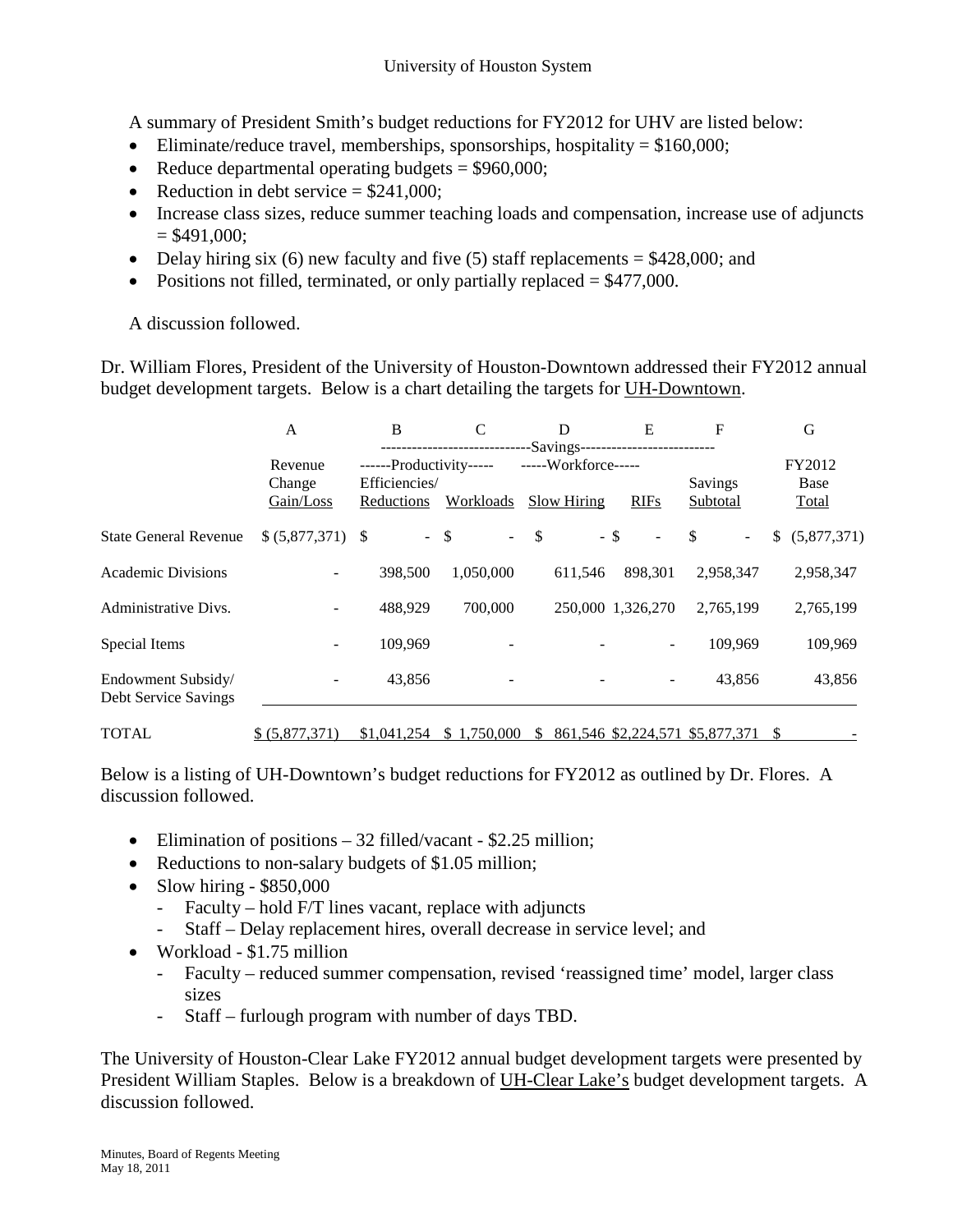|                                            | A                                                                                                                          | B                           | C           | D                      | E              | F                                   | G                 |
|--------------------------------------------|----------------------------------------------------------------------------------------------------------------------------|-----------------------------|-------------|------------------------|----------------|-------------------------------------|-------------------|
|                                            | -----------------------------Savings-------------------------<br>-----Workforce-----<br>------Productivity-----<br>Revenue |                             |             |                        |                |                                     | FY2012            |
|                                            | Change<br>Gain/Loss                                                                                                        | Efficiencies/<br>Reductions | Workloads   | <b>Slow Hiring</b>     | <b>RIFs</b>    | Savings<br>Subtotal                 | Base<br>Total     |
| <b>State General Revenue</b>               | $$ (7,220,590)$ \ \$                                                                                                       | $-$ \$                      | $\sim 100$  | $\mathbb{S}$<br>$-$ \$ | $\blacksquare$ | \$<br>$\blacksquare$                | (7,220,590)<br>S. |
| <b>Academic Divisions</b>                  |                                                                                                                            | 560,550                     | 2,559,583   | 1,069,115              | 1,339,760      | 5.529,008                           | 5,529,008         |
| Administrative Divs.                       |                                                                                                                            | 925,412                     |             | 210,000                | 330,000        | 1,465,412                           | 1,465,412         |
| Special Items                              |                                                                                                                            | 47,317                      |             |                        |                | 47,317                              | 47,317            |
| Endowment Subsidy/<br>Debt Service Savings |                                                                                                                            | 178,853                     |             |                        | Ξ.             | 178,853                             | 17,853            |
| <b>TOTAL</b>                               | \$(7,220,590)                                                                                                              | \$1,712,132                 | \$2,559,583 |                        |                | \$1,279,115 \$1,669,760 \$7,220,590 | S                 |

Below is a listing of UH-Clear Lake's budget reductions for FY2012 as outlined by Dr. Staples. A discussion followed.

- Efficiencies/Reductions \$1.7 million
	- Reduced access to library, e-resources, scholarships;
- Workload \$2.5 million
	- Reduction in the number of sections offered in Fall and Spring by 8% (200 sections, 33.0 faculty FTE reduction);
	- Off-campus programs will be reduced/eliminated;
- Slow Hiring \$1.3 million
	- A 25% cut in hours of operation in Student Support;
	- Delays in hiring faculty and staff, reducing on-going programs;
- Reduction in Force (RIFs) \$1.7 million
	- Expected reduction of 5% of work force; and
	- Elimination of vacant positions in administrative support departments.

Dr. Carlucci, Executive Vice Chancellor for Administration and Finance addressed the University of Houston/University of Houston System's FY 2012 annual budget development targets. The proposed University of Houston and University of Houston System reductions for FY2012 were addressed and are outlined below. A discussion followed Dr. Carlucci's presentation.

University of Houston (proposed reductions):

- Eleven (11) low producing degree programs eliminated;
- Thirty-nine (39) low producing degree programs consolidated;
- Three (3) privatized business services (30 FTE)<br>- Reduced business operation and denartment
	- Reduced business operation and department expenditures, including IT consolidations, eliminate telephone switch - \$5.4 million;
	- Reduce Endowment Subsidy and Debt Service \$5.5 million;
	- Absorption of enrollment increase \$5.5 million;
	- Reductions to special item support \$2.6 million;
	- Slow hiring of staff, 18 FTE \$800,000;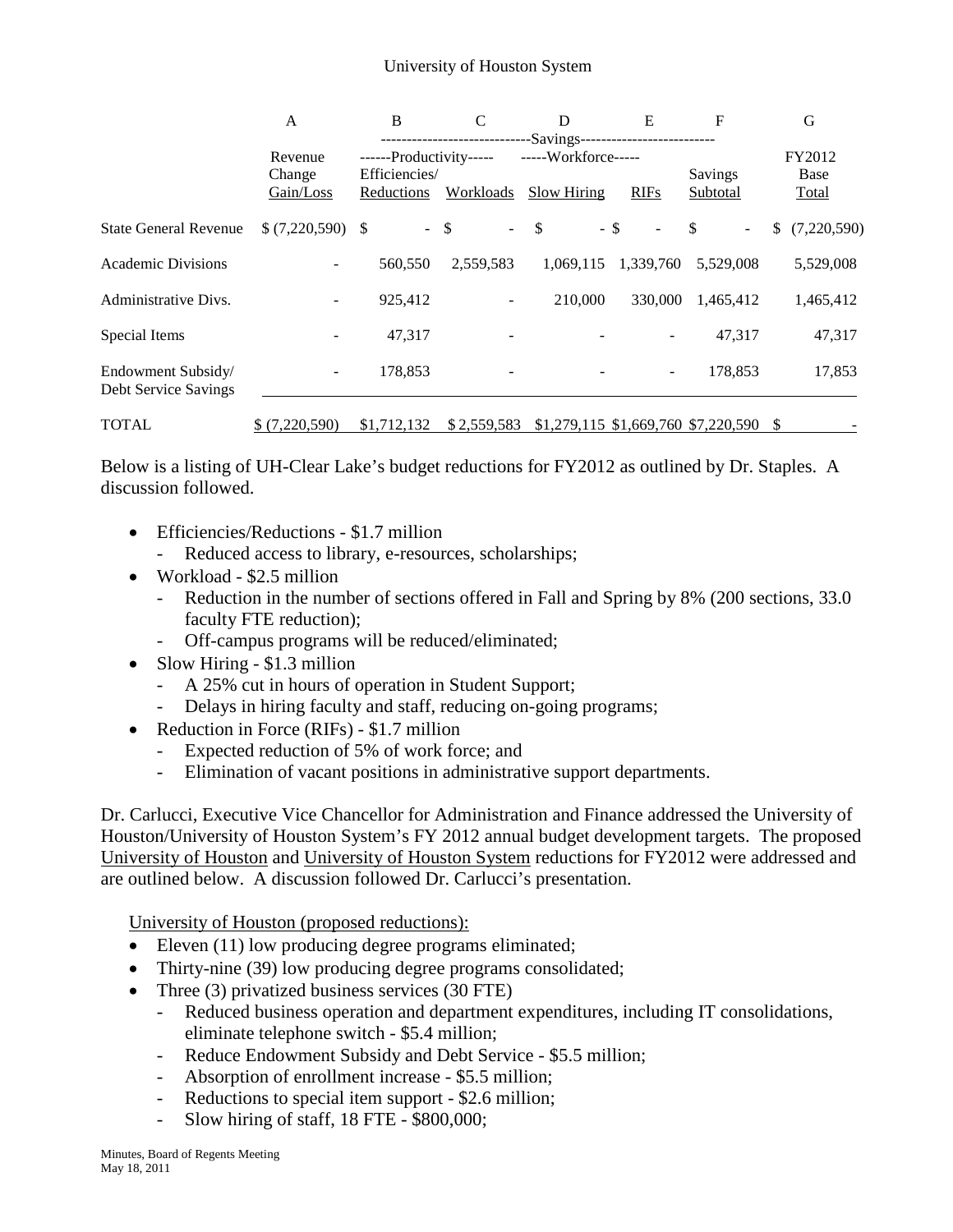- Slow hiring of faculty, 20 FTE \$1.7 million;
- Reductions in Force (RIFs), 102 \$4.4 million.

University of Houston System (UHS):

- Share courses for UHS students;
- Share contracts for purchasing and transportation services;
- Consolidate software licenses;
- Convert all vendor payments from paper to electronic payments; and
- Share master planning services.

A complete copy of Dr. Carlucci's presentation was filed in the Board office. This item was presented for information only and required no board action.

Chair Ray announced the next agenda would be taken out of order.

3. Presentation providing an overview of the history, curriculum, and goals of the Honors College at the University of Houston, Item E – BOR-5

Dean of the Honors College, Dr. William Monroe introduced this item. A powerpoint presentation was given which provided an overview on the history, curriculum, and goals of the Honors College, as well as the ways the Honors College collaborates with other academic units to enhance student success and further the University's Tier One initiative. Below is a brief summary of Dr. Monroe's remarks:

- Three C's used to describe the Honors College were Connection, Community and Collaboration.
- The first C is Connection. The Honors College exists to further the undergraduate priorities of the president, the provost, the Board of Regents, and the University as a whole.
- The Honors College is not a separate entity but is connected to virtually every academic and student services department on campus, from the disciplinary colleges and academic departments to the Office of Admissions, the Office of Scholarships and Financial Aid, to the Residential Life and Housing.
- The Honors College mission is entirely dependent on the good will and support of all of these units.
- The Honors College is also connected to the City of Houston as reflected in their development efforts, their internships, and even their honors courses, which can include volunteer work and visits to the Alley Theatre, Houston Grand Opera, the MFA, the Menil, etc., not to mention baseball games and soccer matches that serve as community building activities.
- The second C is community. The Honors College in many ways is a family. Many of their activities, academic and extracurricular, reflect a sense of participation and belonging.
- The third C is collaboration. The Honors College faculty and staff collaborate with faculty and staff across the University to recruit, retain, educate, and graduate a growing cohort of academically talented, high-achieving students.

Many members of the Honors College's faculty and staff were present at the meeting and introduced to the board.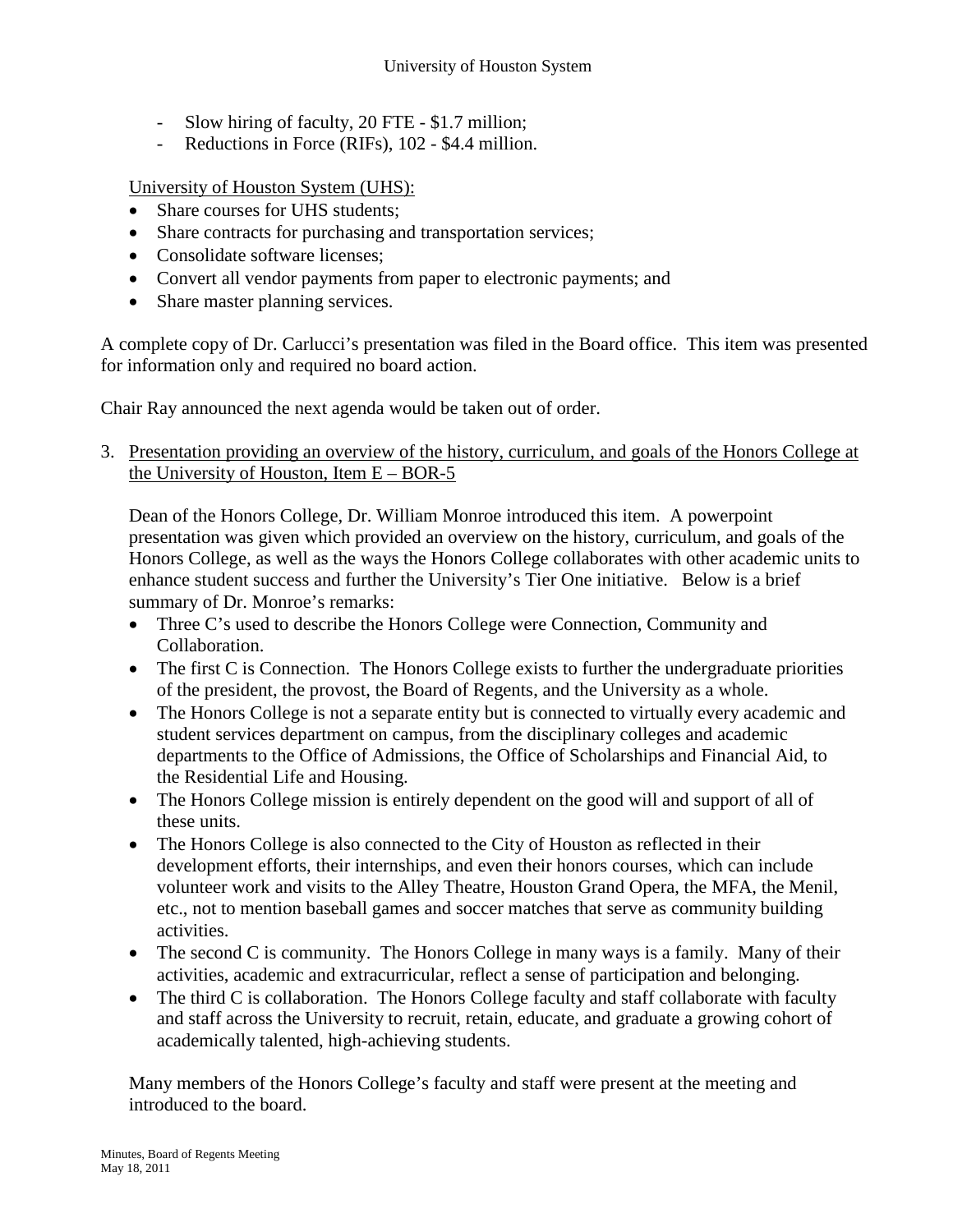A complete copy of Dr. Monroe's powerpoint presentation has been filed in the Board office. This item was for information only and required no board action.

Chair Ray recessed the meeting at 2:50 p.m. for a 10-minute break. The meeting reconvened at 3:00 p.m. and Chair Ray moved to the previous item that had been taken out of order on the agenda, Item D.

4. Presentation regarding Faculty Senate Alignment with the University of Houston's Strategic Mission – University of Houston, Item D - BOR-4.

Dr. Monica McHenry, Faculty Senate President for the University of Houston, provided a presentation concerning Faculty Senate alignment with the University of Houston's Strategic Mission. Below is a summary of Dr. McHenry's remarks:

- On April 23, 2011, the Faculty Senate had completed a reorganization that was initially recommended approximately 15 years ago. The reason for moving forward with this initiative was to align the Faculty Senate with the strategic initiatives of the University, specifically those of excellence in teaching and research.
- One major change in the reorganization was the inclusion of instructional, clinical, and research faculty into the senate. In the past, only traditional, tenure-track faculty and librarians were represented. The Faculty Senate believes that the inclusion of all full-time faculty on campus is critical to achieving their goals of research and teaching excellence. A unified effort both in the classroom and the laboratory would be required to achieve these goals.
- The Faculty Senate's committee structure and responsibilities have been changed since the Research Council and Undergraduate Council have been incorporated into the Faculty Senate.
- Representatives to the new Research and Scholarship Committee will be elected by members of their college. Previously, Research Council members were appointed by the Vice President for Research. The Faculty Senate believes that by electing these members ensures they will represent the views of their college and forward a research agenda that is facultydriven and more importantly, one in which the faculty are personally invested.
- Representatives to the new Undergraduate Council will be elected as well. One of the key charges for this committee will be the formation of a Student Success Subcommittee which will encompass not only members of the Undergraduate Committee, but representatives from the Center for Teaching Excellence, students and key administrators.
- The Faculty Affairs Committee will stay. This committee currently focuses on the critical issues of faculty workload as well as post-tenure review procedures.
- The Budget and Facilities Committee also remains and will continue to play an active role in the university's budgeting process, providing input with regard to priorities and efficiencies wherever possible.
- A new committee has been developed, Community and Government Relations. This committee will serve as the Faculty Senate liaison to the university community, external communities, and government entities; and is also charged with developing the Scholarship and Community Conference, scheduled for April 2012.
- The Faculty Governance Committee is charged with making sure that all changes in the constitution are implemented as smoothly as possible and they are playing a major role in making this happen.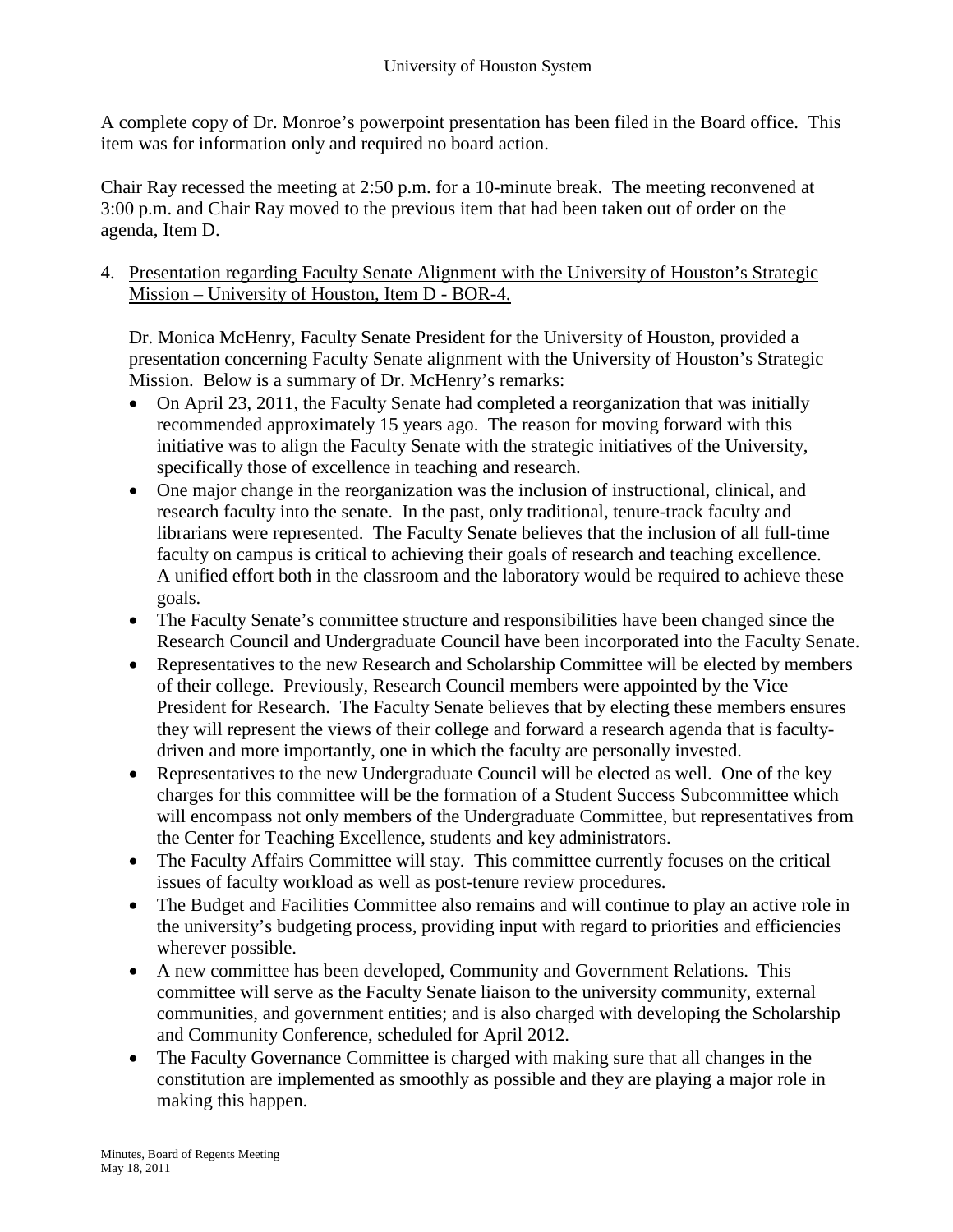- The Faculty Senate believes the new committee structure and the inclusion of a broader spectrum of faculty will enable the senate to contribute more effectively to achieving the university's goals.
- The issue of guns on campus was addressed. The Faculty Senate is working with the emergency management team, the department of psychology, and campus counseling services to find the best strategies to help everyone feel, and stay safe on campus. The Faculty Senate believes an educational approach designed to train people to de-fuse potentially volatile situations may be useful. The training would be available to faculty, students, and staff with the goals of preventing the escalation of any conflict and eliminating the temptation to resort to weapons.
- During the general uncertainty of the Texas budget, combined with the certainty that the cuts will have a potentially devastating effect on the educational mission, the Faculty Senate remain committed to doing everything possible to continue to pursue their Tier One research and teaching missions.

This item was for information only and required no board action.

Chair Ray moved to the next item on the agenda, the Chancellor's Report.

## **Chancellor's Report**

Chancellor Renu Khator presented a UH System-wide report and below is a brief summary of Dr. Khator's remarks:

University of Houston System Achievements

- 6,634 students will graduate from the four UH System universities this Spring: The breakdown is as follows:
	- UH 2,371 bachelor's, 954 master's, 108 doctoral, 452 professional, **3,885 total**
	- UHCL 556 bachelor's, 540 master's, 5 doctoral, **1,101 total**
	- UHD 1,140 bachelor's, 15 master's, **1,155 total**
	- UHV 288 bachelor's, 205 master's, **493 total**
	- Dr. Khator thanked the regents for participating in all the commencement ceremonies and bringing greetings on behalf of the Board.
- Dr. Khator thanked the regents for the many trips to Austin they had made during the Legislative session to make our case for funding, even as the state faces dramatic revenue shortfalls. Three items were addressed:
	- The House and Senate had passed their version of the Appropriations Bill. The House version cuts funding to the UH System by \$97 million (19%) for the FY2012-2013 biennium, while the Senate version cuts \$80.9 million (16%).
	- Several options are being considered for the disbursement of the National Research University Fund (NRUF) monies, with variables such as amount of money to be disbursed among one, two, or three qualifying universities.
	- The Texas Grants program is going to be drastically cut. The House has included funding for Texas Grants at \$365.7 million in its version of the Appropriations Bill which covers renewals, but not new enrollees. The Senate version of the Appropriations Bill includes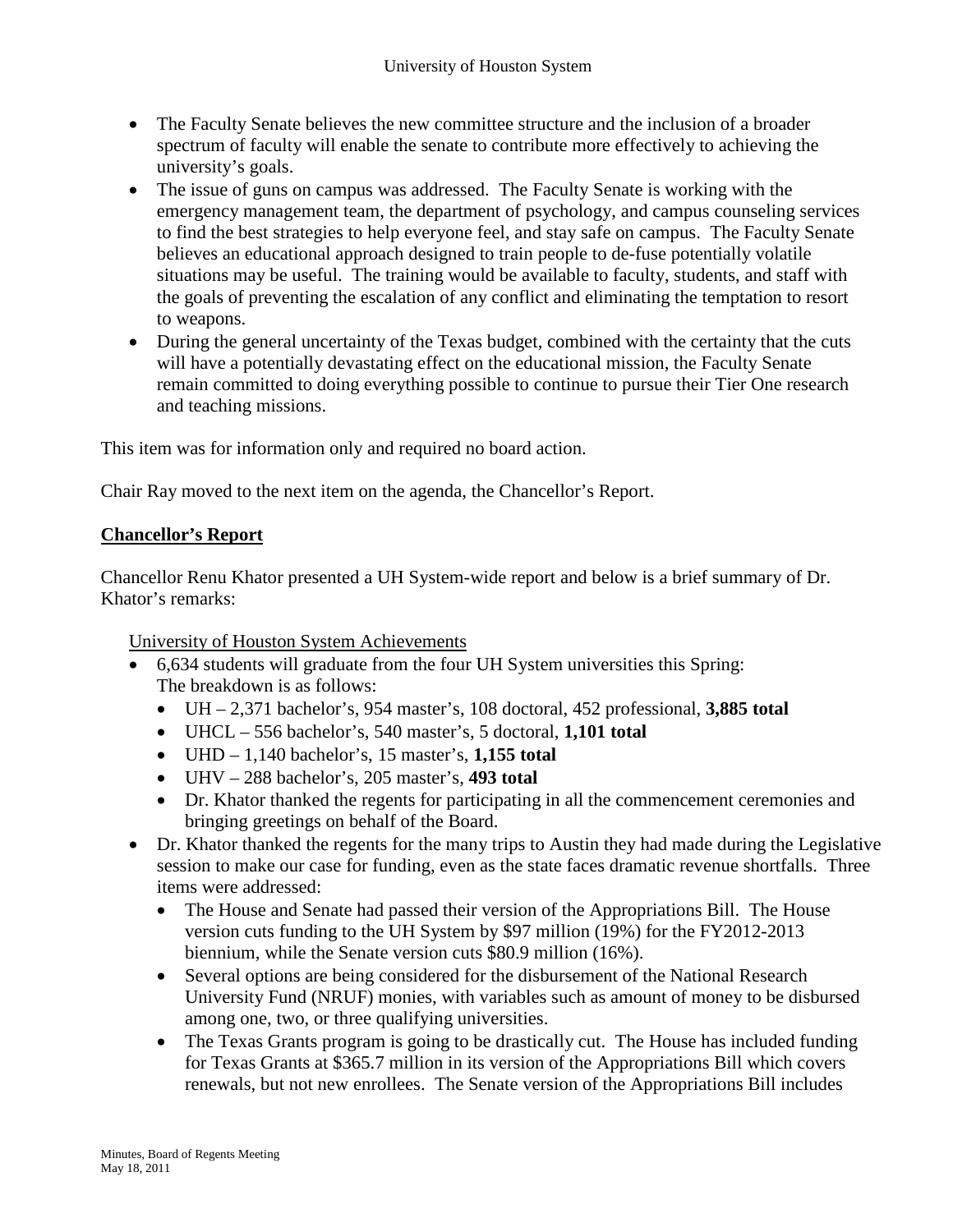funding of \$559.5 million - \$193.8 million over the renewal amount - to bring funding to 90% of the FY2010-2011 biennium amounts.

• Two UH System universities - UH-Clear Lake and UH-Downtown have been named to the 2010 President's Higher Education Community Service Honor Roll for exemplary, innovative, and effective community service programs.

University of Houston Achievements

- Four general commencement ceremonies and four professional college ceremonies marked the University of Houston's  $77<sup>th</sup>$  commencement.
- Honorary degrees were awarded to the following three (3) individuals:
	- Mr. Walter Kase, a Holocaust survivor, for his work on behalf of world peace and tolerance and for the many lectures he has delivered to Graduate College of Social Work students;
	- Dr. Herman Suit, UH Alumnus and former chief of radiation oncology at Massachusetts General Hospital, for his pioneer work in medicine and his support for the College of Natural Sciences and Mathematics; and
	- Mr. Kenneth Parr, former engineering student, for his work with NASA, including the fabrication of the lunar rover, spacesuits, and the design and fabrication of the flagpole for the U.S. flag left on the Moon's surface by the Apollo 11 crew.
- President's Medallions were awarded to the following three (3) individuals:
	- Dr. Richard Wainerdi, for his leadership of the Texas Medical Center and his advocacy to include UH as a member institution of the Texas Medical Center;
	- Dr. Bernard Harris, double UH alumnus and former astronaut, for his work with NASA, his philanthropy, and his support for UH and the College of Technology; and
	- Mr. Ronald Harrell, petroleum engineering professional, generous donor, and founding member of the Cullen College of Engineering Petroleum Engineering Advisory Board.
- UH's youngest and oldest students, both graduating from the Cullen College of Engineering were recognized:
	- David Levy, only 16 years old, received a dual degree in mathematics and mechanical engineering; and
	- George Hall, 86 years old, a UH alumnus who drives a bright red SUV with plates that read "Sr Coog," received a master's of industrial engineering degree.
- Nicolas Eastham, junior chemistry major, and Thomas Markovich, junior physics and mathematics double major, were named Barry M. Goldwater Scholars for the 2011-2012 academic year; and Mason Biamonte, a sophomore physics and mathematics double major, and Abdulrahman Ibrahim, a junior chemistry major, received honorable mentions.
- UH student teams swept top honors in computer game designing at the U.S. finals of the 2011 Microsoft Imagine Cup competition, with three of its four finalists winning in game design.
- The Moores School of Music Concert Chorale, under the direction of Betsy Cook Weber, is returning to Europe to participate in France's prestigious vocal competition Florilège Vocal de Tours.
- The Center for Measuring University Performance listed University of Houston among the "Top" 50 Research Universities" in America in its latest report, released by TARU (Top American Research Universities). This is the third recognition for UH as a nationally competitive research university in the past five months.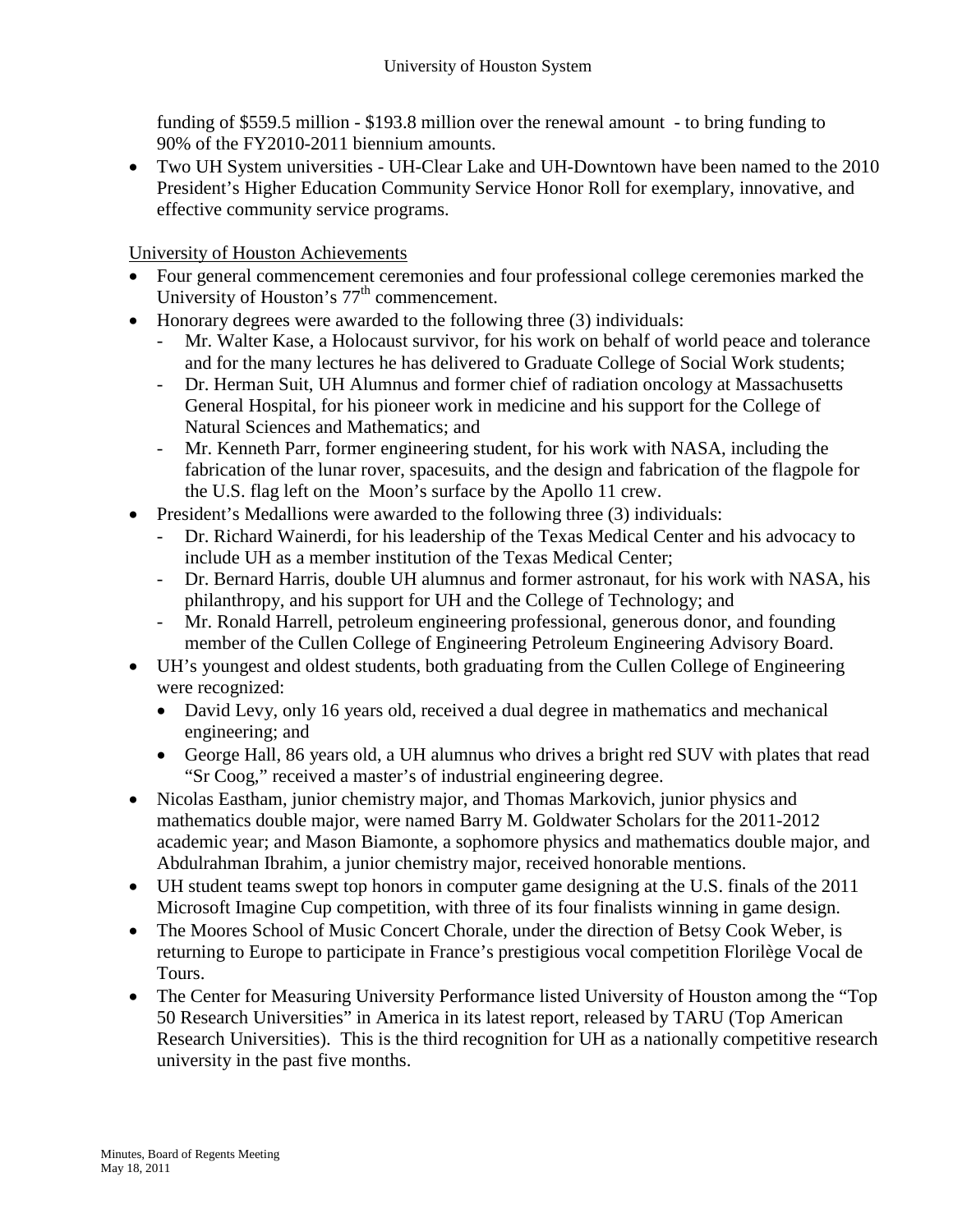# UH-Clear Lake Achievements

- "StateUniversity.com" recognized UHCL for the second year in a row as one of the top 25 safest public universities in the nation: fourth safest bachelor degree-granting university in the nation and the safest degree-granting university in Texas.
- "Hospital Turnaround Practice in the United States: Value and Role of Consultants," an article authored by UHCL graduate student Amrita Shenoy, distinguished alumnus and adjunct lecturer, Raymond Khoury, and professor and director of Healthcare Administration, Ashish Chandra, was selected for the McGraw Hill/Irwin Distinguished Paper Award.
- Alumnus Stephanie Weaver ('69) was one of three finalists nominated from Texas for the Presidential Award of Excellence in Mathematics and Science Teaching; the highest honor that a kindergarten through  $12<sup>th</sup>$  grade mathematics or science teacher can receive.

# UH-Downtown Achievements

- The College of Business has won a four-year grant totaling \$545,000 from the U.S. Department of Education for a new program to increase the number of minority and Hispanic students completing a Master of Business Administration degree.
- Dr. Brian R. Chapman has started his duties as senior vice president and provost.
- Carol Tucker, director of Institutional Research, has been named vice president of the Texas Association for Institutional Research; and will spend one-year as vice president before a oneyear term as president of the organization.
- Damaris Cortez, a senior majoring in social work, has been named 2011 Social Work Student of the Year by the Houston Chapter of the National Association of Social Workers.

# UH-Victoria Achievements

- An all-online Master of Education in Adult and Higher Education will be offered beginning in the Fall through the School of Education and Human Development.
- Two former UHV presidents visited the university as part of the "Celebrating the Legacy of UHV" events. Karen Haynes, who served as president from 1997 to 2004, visited in February, while Glenn Goerke, who served as president from 1986 to 1991, visited in March.
- The Jaguar Pledge is being extended for a second year to make higher education more affordable for new Texas freshmen coming to UHV from outside the Victoria region. This financial aid opportunity will cover at least 33% of the cost of tuition and fees for these students during both their freshman and sophomore years.
- Staff members in UHV's Letting Education Achieve Dreams (LEAD) program have created a scholarship endowment (funded with the proceeds of two softball tournaments that raised more than \$10,000) to benefit first-generation college students.
- Two finalists have been identified for the UHV President's position and a decision will be made in a week or two.

A complete copy of the Chancellor's Report has been filed in the board office. This item was for information only and required no Board action.

Chair Ray noted that there would not be a Chair's Report given at the meeting. A 10-minute recess was called by the Chair at 3:40 p.m. The Board reconvened at 3:50 p.m. and the Chair noted the Board would recess for Executive Session.

\*\*\*\*\*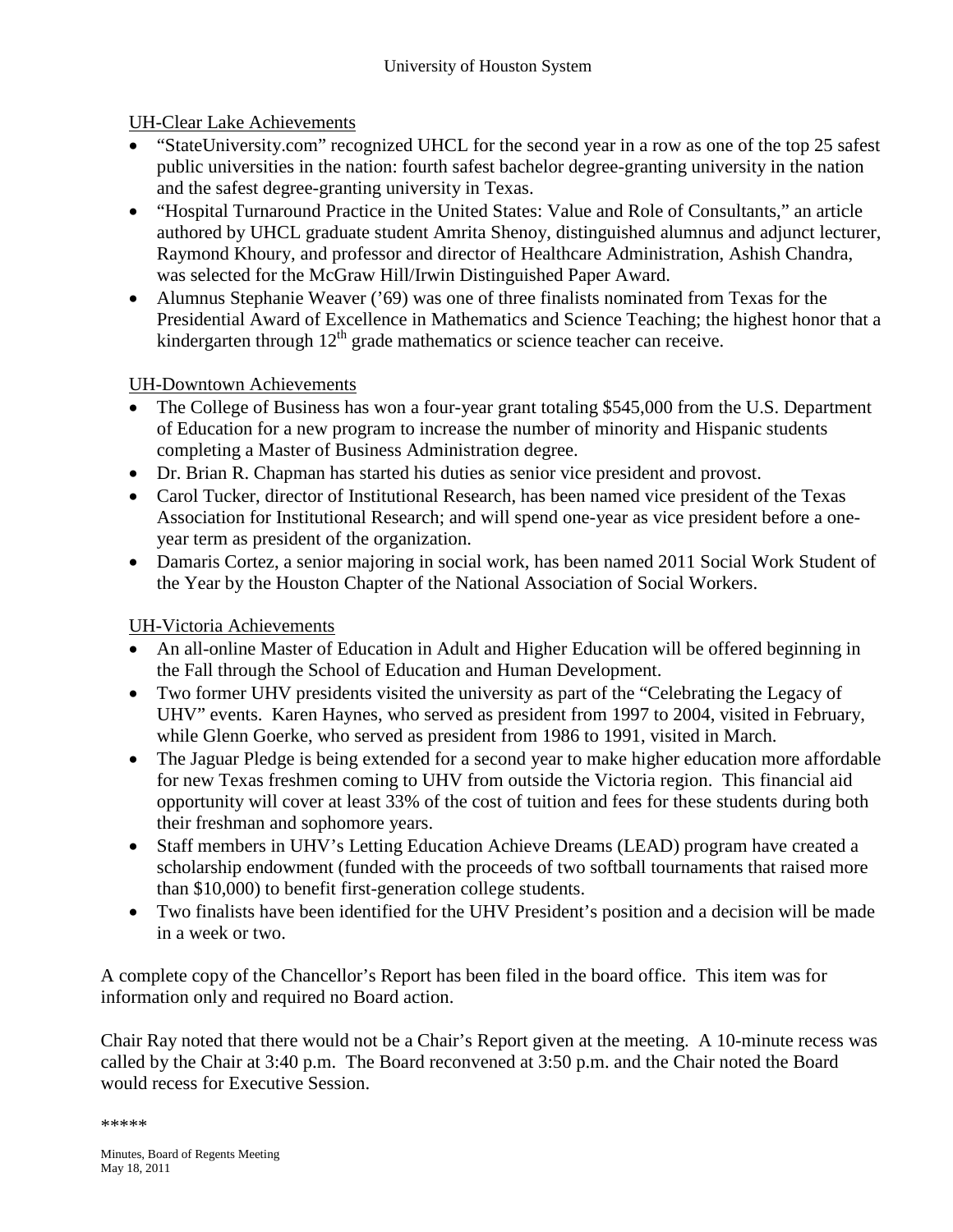#### Executive Session Report

Chair Ray announced that the Board would recess to convene in Executive Session pursuant to Subchapter D of Chapter 551 of the Texas Government Code, which allows governing boards to meet in closed session.

Chair Ray reconvened in Open Session at 5:10 p.m. and the following actions were taken on matters discussed in Executive Session.

A Litigation Status Report and Legal Briefing was given by General Counsel, Dona Cornell. Property issues and a proposed gift were addressed.

There was no action taken by the board from Executive Session.

\*\*\*\*\*

#### Information Only

Chair Ray stated one (1) individual had signed up for Open Forum.

1. Mr. Daniel Arp, a UH-Downtown student working on his Master's in Technical and Creative Writing.

After the approval of the minutes and before the Committee Reports were addressed, Regent Wilson introduced a special guest at the meeting, Mr. Randy Bates, a prominent attorney who has been elected to the board of Lone Star College for the past 20 years. Mr. Bates thanked the board for their longstanding partnership with Lone Star College.

\*\*\*\*\*

There being no further action to come before the board the meeting adjourned at 5:10 p.m.

All documentation submitted to the Board in support of the foregoing action items, including but not limited to "Passed" agenda items and supporting documentation presented to the Board, is incorporated herein and made a part of these minutes for all purposes; however, this does not constitute a waiver of any privileges contained herein.

\*\*\*\*\*

Others Present:

Renu Khator **Monica McHenry** Katherine Peek Carl Carlucci Randy Bates Malcolm Davis John Antel Wayne Beran Lisa Holdeman Dona Cornell Liz Fletcher Michelle Dotter Michael Lawrence Ed Hugetz Mike Emery